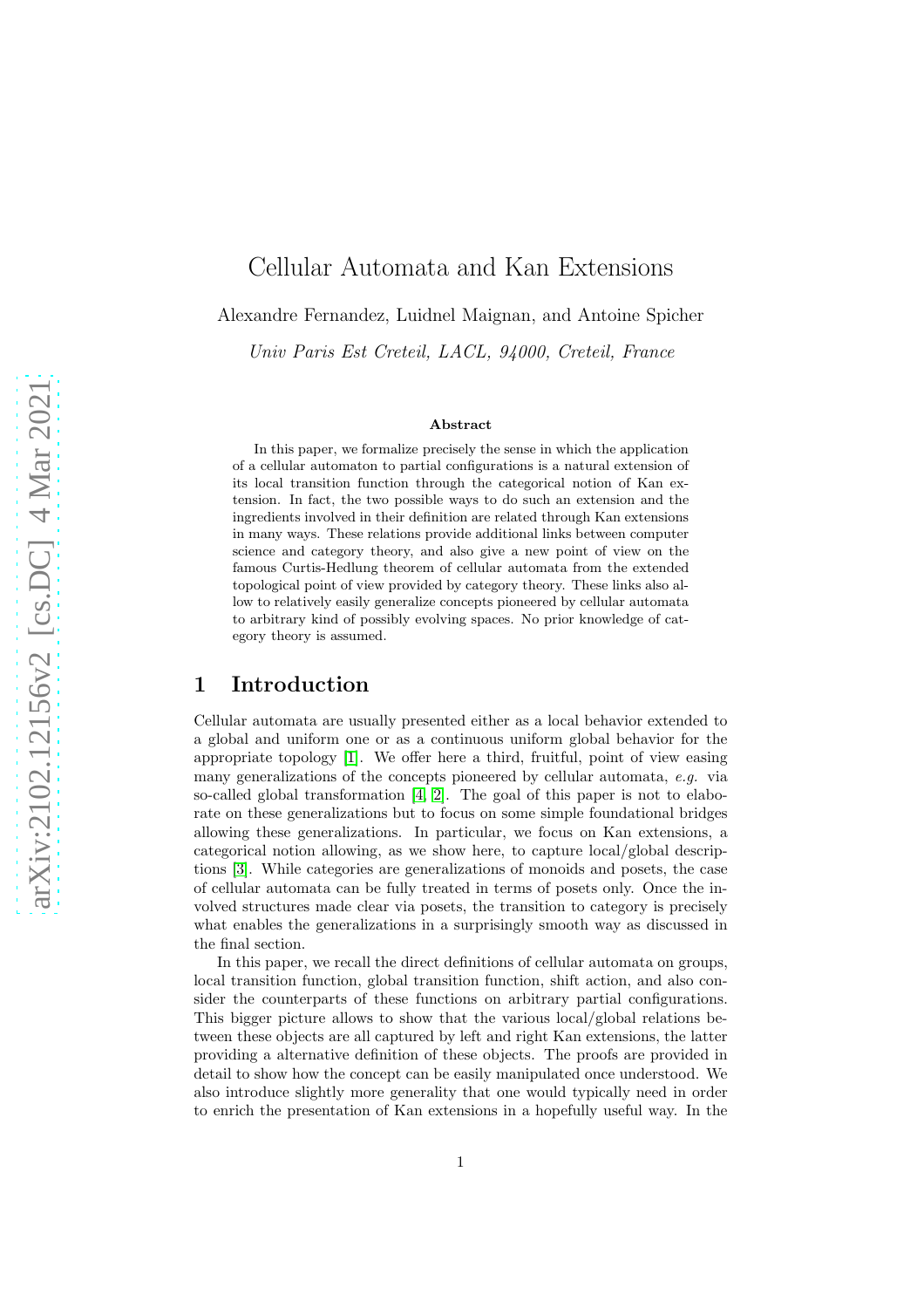final section, we comment on the link with Curtis-Hedlung theorem and discuss briefly the smooth transition to more general systems where the space itself has to evolve.

# 2 Cellular Automata and Kan Extensions

Let us give some basic definitions to fix the notations. We also note small caveats early on, to avoid having to deal with many unrelated details at the same time in a single proof or construction latter on.

### 2.1 Cellular Automata

<span id="page-1-0"></span>**Definition 1.** *A* group *is a set* G *with a binary operation*  $-\cdot - : G \times G \rightarrow G$ *which is associative, which has a neutral element* 1 *and for which any*  $q \in G$ *has inverse* g −1 *. A right action of the group on a set* X *is a binary operation*  $- \blacktriangleleft - : X \times G \to X$  *such that*  $x \blacktriangleleft 1 = x$  *and*  $(x \blacktriangleleft g) \blacktriangleleft h = x \blacktriangleleft (g \cdot h)$ *.* 

In cellular automata, the group G represents the space, each element  $q \in$ G being at the same time an absolute and a relative position. This space is decorated with states that evolve through local interactions only. The classical formal definitions go as follows and work with the entire, often infinite, space.

<span id="page-1-3"></span>Definition 2. *A* cellular automaton *on a group* G *is given by a* neighborhood  $N \subseteq G$ , a finite set of states Q, and a local transition function  $\delta: Q^N \to Q$ . *The elements of the set*  $Q^N$  *are called* local configurations. The elements of the *set*  $Q^G$  *are called* global configurations *and a right action* –  $\blacktriangleleft - : Q^G \times G \rightarrow Q^G$ *is defined on*  $Q^G$  *by*  $(c \blacktriangleleft g)(h) = c(g \cdot h)$ *. The* global transition function  $\Delta$ :  $Q^G \to Q^G$  of such a cellular automaton is defined as  $\Delta(c)(g) = \delta((c \blacktriangleleft g) \restriction N)$ .

<span id="page-1-1"></span>Proposition 3. *The latter right action is indeed a right action.*

*Proof.* For any  $g, h \in G$ , we have  $((c \blacktriangleleft g) \blacktriangleleft h)(i) = (c \blacktriangleleft g)(h.i) = c(g \cdot h \cdot i)$  $(c \blacktriangleleft (q \cdot h))(i)$  for any  $i \in G$ , so  $((c \blacktriangleleft q) \blacktriangleleft h) = (c \blacktriangleleft (q \cdot h))$  and also  $(c \triangleleft 1)(i) = c(1 \cdot i) = c(i)$  $(c \triangleleft 1)(i) = c(1 \cdot i) = c(i)$  $(c \triangleleft 1)(i) = c(1 \cdot i) = c(i)$  as required by Definition 1 of right actions.  $\Box$ 

This choice of definition and right notation for the so called shift action has two advantages. Firstly, the definition of the action is a simple associativity. Secondly, when instantiated with  $G = \mathbb{Z}$  with sum, the content of  $c \blacktriangleleft 5$  is the content of c shifted to the left, as the symbols indicates. Indeed, for  $c' = c \blacktriangleleft 5$ ,  $c'(-5) = c(0)$  and  $c'(0) = c(5)$ .

<span id="page-1-2"></span>**Proposition 4.** For all  $c \in Q^G$  and  $q \in G$ ,  $\Delta(c)(q)$  is only function of  $c \restriction q \cdot N$ .

*Proof.* Indeed,  $\Delta(c)(g) = \delta((c \blacktriangleleft g) \upharpoonright N)$  so the value is determined by  $(c \blacktriangleleft g) \upharpoonright$ N. But for any  $n \in N$ ,  $(c \blacktriangleleft g)(n) = c(g \cdot n)$  by definition of  $\blacktriangleleft$ . П

In common cellular automata terms, this proposition means that the *neighborhood of*  $g$  is  $g \cdot N$ , in this order. Let us informally call objects of the form  $c \restriction g \cdot N \in \bigcup_{g \in G} Q^{g \cdot N}$  a *shifted local configuration*. Note that, at our level of generality, two different positions  $g \neq g' \in G$  might have the same neighborhood  $g \cdot N = g' \cdot N$ . Although the injectivity of the function  $(- \cdot N)$  could be a useful constraints to add, which is often verified in practice, we do not impose it so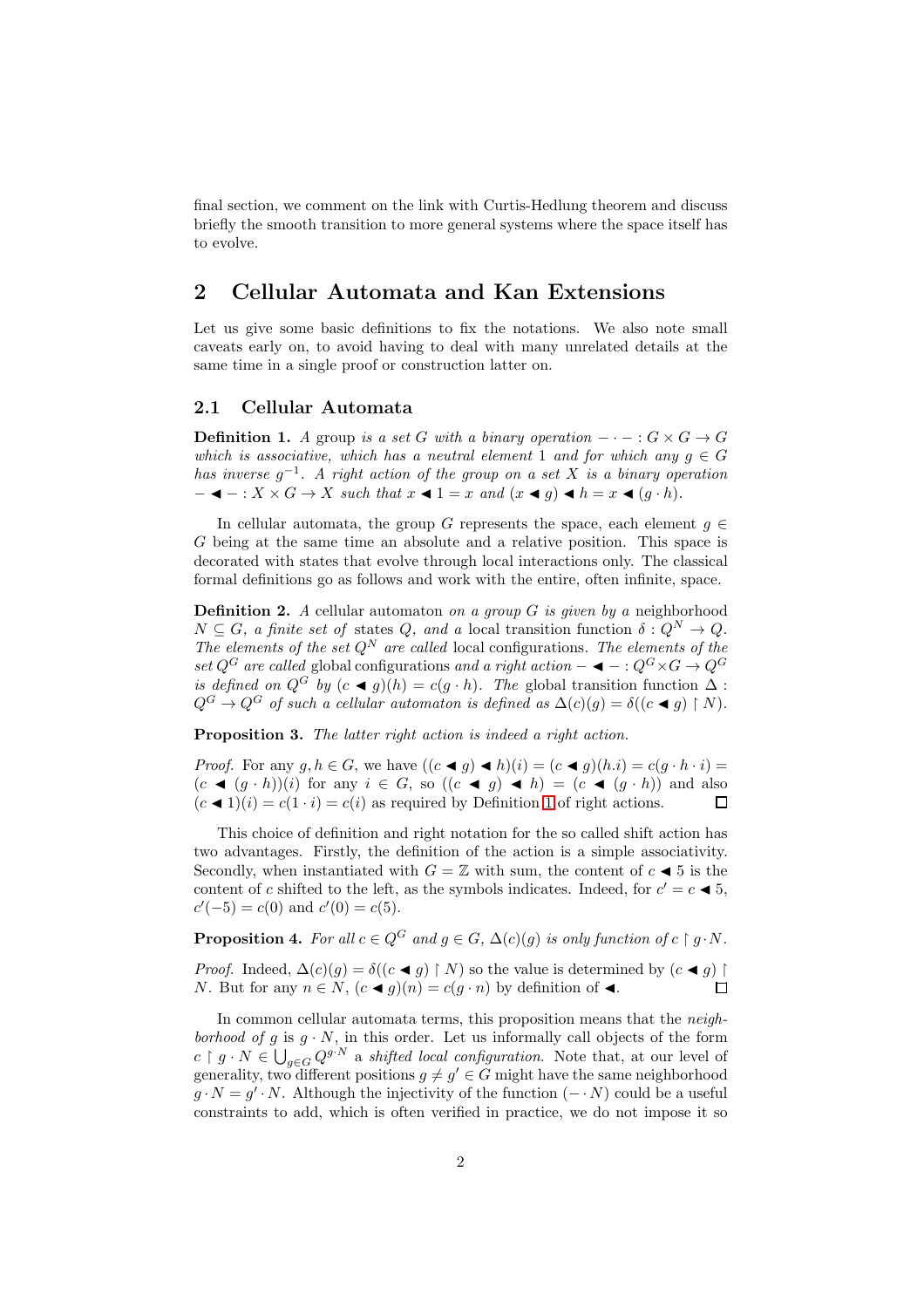the reader should keep this in mind. A second thing to keep in mind is that we do not require here that the neighborhood should be finite. This is done only because this property is not used in the formal development below.

<span id="page-2-2"></span>**Proposition 5.** The function  $-\cdot N : G \to \mathbf{2}^G$  is not necessarily injective.

*Proof.* Considering any group G and  $N = G$ , we have  $g \cdot N = G$  for any  $g \in G$ . Considering the group  $G = \mathbb{Z}/2\mathbb{Z} \times \mathbb{Z}$  and  $N = \{(0, 0), (1, 0)\}\)$ , we have  $(0, 0) + N = (1, 0) + N = \{(0, 0), (1, 0)\}\$ because of the torsion.  $\Box$ 

Because of this, it is useful to replace the shifted local configurations, *i.e.* the union  $\bigcup_{g\in G} Q^{g\cdot N}$ , by the disjoint union  $\bigcup_{g\in G} (\{g\}\times Q^{g\cdot N})$ . The elements of the latter are of the form  $(g \in G, c \in Q^{g \cdot N})$  and keep track of the considered "center" of the neighborhood. More explicitly, two elements  $(g_0, c \restriction g_0 \cdot N), (g_1, c \restriction \mathbb{R})$  $g_1 \cdot N) \in \bigcup_{g \in G} (\{g\} \times Q^{g \cdot N})$  are different as soon as  $g_0 \neq g_1$  even if  $g_0 \cdot N = g_1 \cdot N$ . This encodes things according to the intuition of a centered neighborhood.

### 2.2 The Poset of (Partial) Configurations

In the previous formal statements, one sees different kinds of configurations, explicitly or implicitly: global configurations  $c \in Q^G$ , local configurations  $(c \blacktriangleleft$ g)  $N \in Q^N$ , shifted local configurations  $c \restriction g \cdot N \in Q^{g \cdot N}$ , and their resulting "placed states"  $(g \mapsto \Delta(c)(g)) \in Q^{\{g\}}$ . In the cellular automata literature, one often considers configurations defined on other subsets of the space, *e.g.* finite connected subsets. More generally, we are interested in all partial configurations  $Q^S$  for arbitrary subsets  $S \subseteq G$ . The restriction operation  $(- \upharpoonright -)$  used many times above gives a partial ordering of these partial configurations.

<span id="page-2-0"></span>Definition 6. *A* (partial) configuration c *is a partial function from* G *to* Q*. Its domain of definition is denoted* |c| *and called its* support*. The set of all*  $configurations$  is denoted Conf =  $\bigcup_{S \subseteq G} Q^S$ . We extend the previous right action  $\blacktriangleleft$  *and define it to map each*  $c \in \text{Conf}$  *to*  $c \blacktriangleleft g$  *having support*  $|c \blacktriangleleft g| = \{h \in \text{Def}\}\$  $G | g \cdot h \in |c|$  *and states*  $(c \triangleleft g)(h) = c(g \cdot h)$ *.* 

Proposition 7. The latter right action is well-defined and is a right action.

*Proof.* The configuration  $c \triangleleft g$  is well-defined on all of its support. Indeed for any  $h \in |c \blacktriangleleft g|$ ,  $(c \blacktriangleleft g)(h) = c(g \cdot h)$  and  $g \cdot h \in |c|$  by definition of h. The right action property is verified as in the proof of Proposition [3.](#page-1-1)  $\Box$ 

Let us restate Proposition [4](#page-1-2) more precisely using Definition [6.](#page-2-0)

<span id="page-2-3"></span>**Proposition 8.** *For all*  $c \in Q^G$  *and*  $g \in G$ *,*  $(c \triangleleft g) \upharpoonright N = (c \upharpoonright g \cdot N) \triangleleft g$ *.* 

*Proof.* Indeed,  $|(c \upharpoonright g \cdot N) \blacktriangleleft g| = \{h \in G | g \cdot h \in |(c \upharpoonright g \cdot N)|\} = \{h \in G | g \cdot h \in G | g \cdot h \in G | g \cdot h \in G | g \cdot h \in G | g \cdot h \in G | g \cdot h \in G | g \cdot h \in G | g \cdot h \in G | g \cdot h \in G | g \cdot h \in G | g \cdot h \in G | g \cdot h \in G | g \cdot h \in G | g \cdot h \in G | g \cdot h \in G | g \cdot h \in G | g \cdot h \in G | g \cdot h \in G | g \cdot h$  $g \cdot N$ } = N =  $|(c \triangleleft g) \upharpoonright N|$ . Also for any  $n \in N$ ,  $((c \triangleleft g) \upharpoonright N)(n) = (c \triangleleft g)$  $g)(n) = c(g \cdot n)$  and  $((c \upharpoonright g \cdot N) \blacktriangleleft g)(n) = (c \upharpoonright g \cdot N)(g \cdot n) = c(g \cdot n)$ .  $\Box$ 

**Definition 9.** *A* partial order *on a set* X *is a binary relation*  $\preceq \subseteq X \times X$  *which is reflexive, transitive, and antisymmetric. A set endowed with a partial order is called a* partially ordered set*, or* poset *for short.*

<span id="page-2-1"></span>**Definition 10.** *Given any two configurations*  $c, c' \in \text{Conf}$ *, we set*  $c \preceq c'$  *if and only if*  $\forall g \in [c], g \in [c'] \land c(g) = c'(g)$ . This is read "c is a subconfiguration of  $c'$ " or " $c'$  is a superconfiguration of  $c$ ".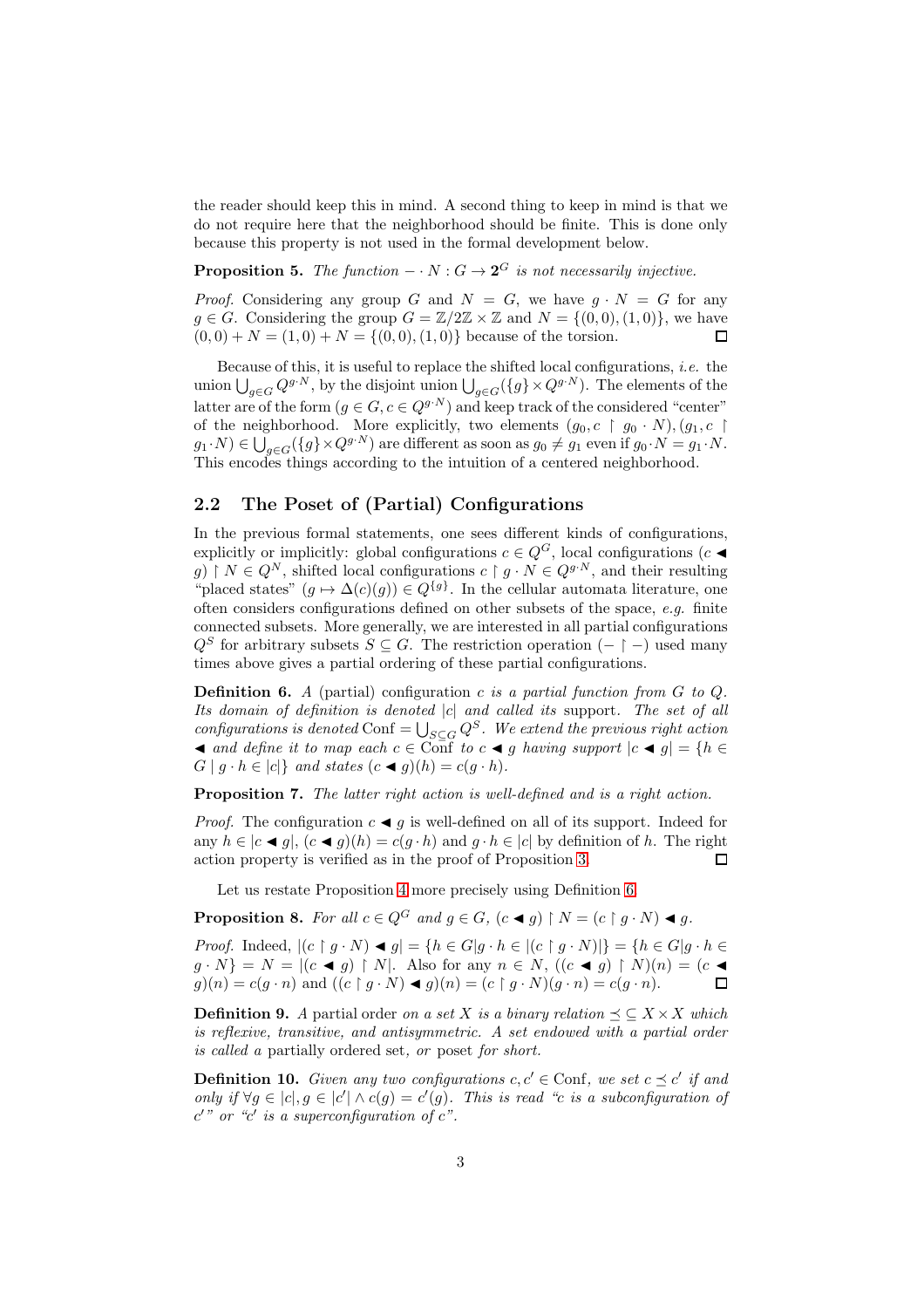Proposition 11. *The set* Conf *with this binary relation is a poset. In this* poset, the shifted local configurations  $c \in \bigcup_{g \in G} Q^{g \cdot N}$  are subconfigurations of  $the \ (appropriate) \ global \ configurations \ c' \ \in \ Q^G$ . Shifted local configurations *form an antichain. Global configurations form an antichain.*

*Proof.* As can be readily seen, since each global configuration restricts to many shifted local configurations, and recalling that an antichain is a subset  $S$  of the poset such that neither  $x \preceq x'$  nor  $x' \preceq x$  hold for any two different  $x, x' \in S$ .

### 2.3 Kan Extensions (in the 2-Category of Posets)

Given three sets A, B and C such that  $A \subseteq B$ , we say that a function  $g : B \to C$ extends a function  $f : A \to C$  if  $g \upharpoonright A = f$ , or equivalently if  $g \circ i = f$ where i is the obvious injective function from A to B. For a given  $f : A \to C$ , there are typically many possible extensions. Roughly speaking, Kan extensions formalizes, among many things, the mathematical practice where extensions are rarely arbitrary. One usually chooses the "best" or "most natural" extensions. There is therefore an implicit comparison considered between the extensions.

This is the reason why Kan extensions are formally defined at the level of 2-categories:  $A, B, C$  are objects,  $f, g, i$ , and all (not necessarily "most natural") extensions are 1-morphisms between these objects, and the "naturality" comparison between 1-morphisms are 2-morphisms. However, we do not need to discuss things at this level of generality here. For our particular case, the objects are posets, the 1-morphisms are monotonic functions and the monotonic functions are compared pointwise.

<span id="page-3-0"></span>**Definition 12.** *Given two posets*  $(X, \preceq_X)$  *and*  $(Y, \preceq_Y)$ *, a function*  $f : X \to Y$ *is said to be* monotonic *if for all*  $x, x' \in X$ ,  $x \preceq_X x'$  *implies*  $f(x) \preceq_Y f(x')$ *.* 

**Proposition 13.** For any  $g \in G$ , the function  $(- \blacktriangleleft g)$ : Conf  $\rightarrow$  Conf *is monotonic.*

*Proof.* Given any  $c, c' \in \text{Conf}$  such that  $c \preceq c'$ , this claim is equivalent to:

$$
(c \blacktriangleleft g) \preceq (c' \blacktriangleleft g) \text{ (by Def 12)}
$$
  
\n
$$
\iff \forall h \in |c \blacktriangleleft g|; h \in |c' \blacktriangleleft g| \land (c \blacktriangleleft g)(h) = (c' \blacktriangleleft g)(h) \text{ (Def 10)}
$$
  
\n
$$
\iff \forall h \in G \text{ s.t. } g \cdot h \in |c|; g \cdot h \in |c'| \land c(g \cdot h) = c'(g \cdot h) \text{ (Def 6)}
$$

which is true by the application of Definition [10](#page-2-1) of  $c \preceq c'$  on  $g \cdot h$ .

<span id="page-3-2"></span>**Definition 14.** *Given two posets*  $(X, \preceq_X)$  *and*  $(Y, \preceq_Y)$ *, we define the binary relation*  $-\Rightarrow$  − *on the set of all monotonic functions from* X *to* Y *by* f  $\Rightarrow$  $f' \iff \forall c \in \text{Conf}, f(c) \preceq_Y f'(c).$ 

**Proposition 15.** *Given two posets*  $(X, \preceq_X)$  *and*  $(Y, \preceq_Y)$ *, the set of monotonic functions between them together with this binary relation forms a poset.*

*Proof.* As one can easily check.

<span id="page-3-1"></span>Definition 16. *In this setting, given three posets* A*,* B *and* C*, and three monotonic functions*  $i : A \rightarrow B$ ,  $f : A \rightarrow C$  *and*  $g : B \rightarrow C$ ,  $g$  *is said to be the* left (resp. right) Kan extension of f along i if g is the  $\Rightarrow$ -minimum (resp.  $\Rightarrow$ *maximum) element in the set of monotonic functions*  $\{h : B \to C \mid f \Rightarrow h \circ i\}$  $(resp. \{h : B \to C \mid h \circ i \Rightarrow f\}).$ 

 $\Box$ 

 $\Box$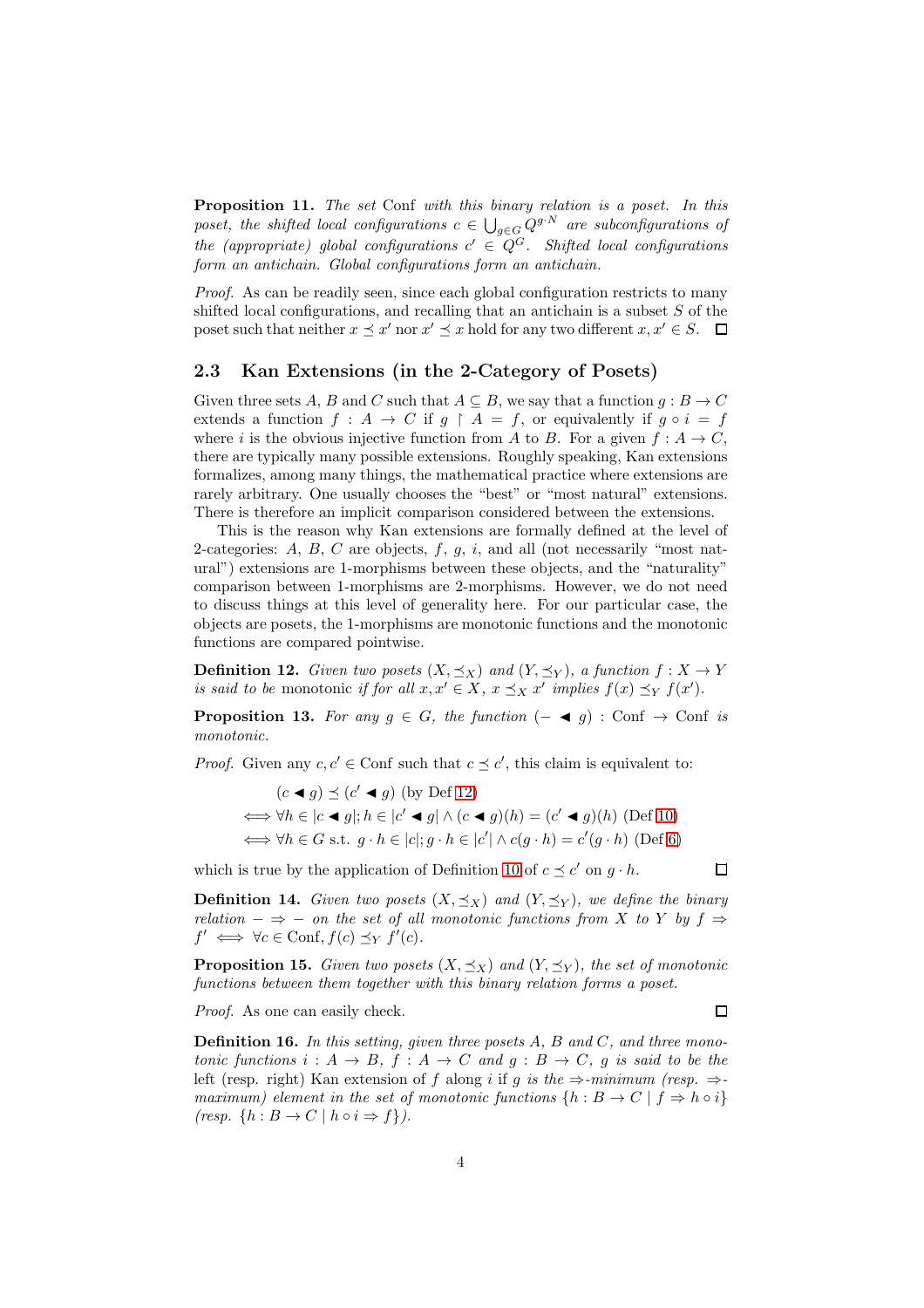This concept is particularly useful because, whenever it applies, it is also a complete characterization as stated in the following proposition in the left case.

#### Proposition 17. *The left Kan extension* g *is unique when it exists.*

*Proof.* It is defined as the minimum of a set, and a minimum is always unique when it exists.  $\Box$ 

Another suggestive way to read the concept of Kan extensions with respect to this paper is to say that a function g on a poset can be summarized into, or generated by, a part of its behavior  $f$  on just a small part of the poset. Note however that *i* does not need to be injective in this definition.

# 3 Kan Extensions in Cellular Automata

### 3.1 A First Approach To Partial Configurations

The first, intuitive, approach is to take a configuration  $c$ , look for all places  $q$ where the whole neighborhood  $q \cdot N$  is defined and to take the local transition result of these places only. We first give a direct formal definition, and then show that this is a left Kan extension. This shows in particular that the global transition function is the left Kan extension of the "fully shifted" local transition. The sense of "fully shifted" is described below and is only necessary because we restrict ourselves to posets, as discussed in the final section of this paper.

### 3.1.1 A Direct Definition

<span id="page-4-1"></span>**Definition 18.** *The* interior *of a subset*  $S \subseteq G$  *is*  $\text{int}(S) = \{g \in G \mid g \cdot N \subseteq S\}.$ 

<span id="page-4-0"></span>**Definition 19.** *The* coarse transition function  $\Phi$  : Conf  $\rightarrow$  Conf *is defined for*  $all \ c \in \text{Conf} \ \text{as} \ |\Phi(c)| = \text{int}(|c|) \ \text{and} \ \Phi(c)(g) = \delta((c \blacktriangleleft g) \restriction N).$ 

**Proposition 20.** *For any*  $c \in \text{Conf}$  *and*  $g \in G$ *, the statements*  $g \in \text{int}(|c|)$ *,*  $g \cdot$  $N ⊆ |c|$ *, and*  $N ⊆ |c \blacktriangleleft g|$  *are equivalent. (So*  $\Phi$  *is well-defined in Definition [19.](#page-4-0))* 

*Proof.* The first and second statements are equivalent by Definition [18](#page-4-1) of int. The second and third statements are equivalent by Definition [6](#page-2-0) of  $\blacktriangleleft.$  $\Box$ 

Remember Proposition [5.](#page-2-2) If we do have injectivity of neighborhoods, we have  $\text{int}(g \cdot N) = \{g\}.$  But since we do not assume it, we only have the following.

**Proposition 21.** *Let*  $S \subseteq G$ *. In general,*  $S \subseteq \text{int}(S \cdot N)$  *but we do not necessarily have equality, even when*  $S = \{g\}$  *for some*  $g \in G$ *.* 

*Proof.* Consider the examples in the proof of Proposition [5.](#page-2-2)

Another useful remark on which we come back below is the following.

**Proposition 22.** *For any*  $g \in G$ *, any*  $M \subsetneq N$ *, and any*  $c \in Q^{g \cdot M}$ *,*  $|\Phi(c)| = \emptyset$ *. Also, for any*  $c \in Q^G$ ,  $|\Phi(c)| = \Delta(c)$ *.* 

*Proof.* By Definition [19](#page-4-0) of Φ.

 $\Box$ 

 $\Box$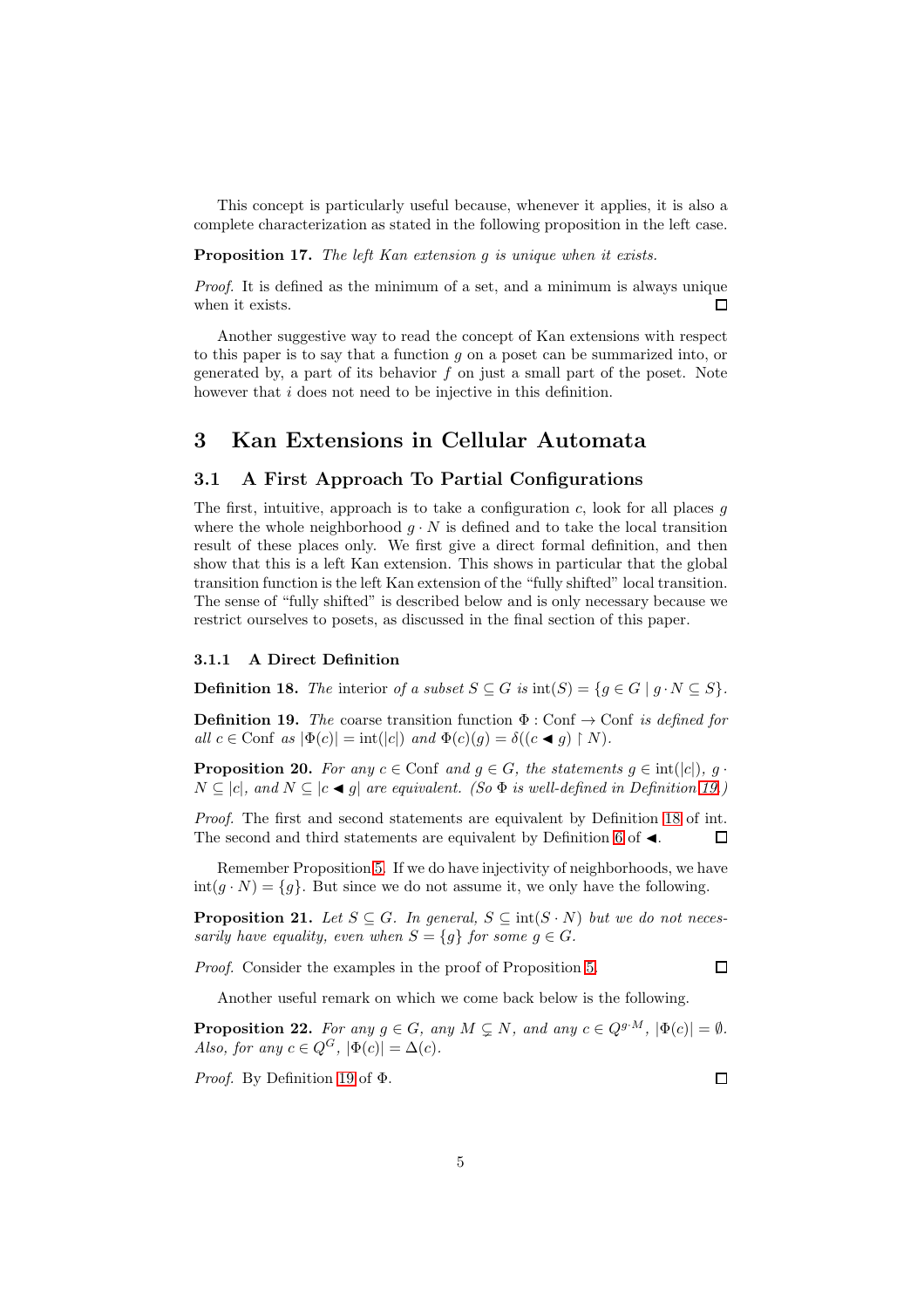### 3.1.2 Characterization as a Left Kan Extension

The coarse transition function  $\Phi$  is defined on the set of all configurations Conf and we claim that it is generated, in the Kan extension sense, by the local transition function  $\delta$  shifted everywhere. We define the latter, with Proposition [5](#page-2-2) in mind.

<span id="page-5-0"></span>**Definition 23.** We define Loc to be the poset Loc =  $\bigcup_{g \in G} (\{g\} \times Q^{g \cdot N})$  with *trivial partial order*  $(g, c) \preceq (g', c') \iff (g, c) = (g', c')$ . The "fully shifted *local transition function*"  $\delta$ : Loc  $\rightarrow$  Conf *is defined, for any*  $(g, c) \in$  Loc *as*  $|\overline{\delta}(g, c)| = \{g\}$  and  $\overline{\delta}(g, c)(g) = \delta(c \blacktriangleleft g)$ *. The second projection of* Loc *is the monotonic function*  $\pi_2 : \text{Loc} \to \text{Conf}$  *defined as*  $\pi_2(g, c) = c$ .

**Proposition 24.** Loc *is a poset and*  $\overline{\delta}$  *and*  $\pi_2$  *are monotonic functions.* 

*Proof.* Indeed, the identity relation is an order relation and any function respects the identity relation.  $\Box$ 

Proposition 25. *The coarse transition function* Φ *is monotonic.*

*Proof.* Indeed, take  $c, c' \in$  Conf such that  $c \preceq c'$ . We want to prove that  $\Phi(c) \preceq \Phi(c')$  and this is equivalent to:

$$
\forall g \in |\Phi(c)|, g \in |\Phi(c')| \land \Phi(c)(g) = \Phi(c')(g)
$$
  

$$
\iff \forall g \in \text{int}(|c|), g \in \text{int}(|c'|) \land \delta(c \blacktriangleleft g \restriction N) = \delta(c' \blacktriangleleft g \restriction N)
$$
  

$$
\iff \forall g \in G \text{ s.t. } g \cdot N \subseteq |c|, g \cdot N \subseteq |c'| \land \delta(c \blacktriangleleft g \restriction N) = \delta(c' \blacktriangleleft g \restriction N),
$$

by Definition [6](#page-2-0) of  $\preceq$ , Definition [19](#page-4-0) of  $\Phi$ , and Definition [18](#page-4-1) of int. The final statement is implied by:

$$
\forall g \in G \text{ s.t. } g \cdot N \subseteq |c|, g \cdot N \subseteq |c'| \land c \blacktriangleleft g \upharpoonright N = c' \blacktriangleleft g \upharpoonright N
$$
  

$$
\iff \forall g \in G \text{ s.t. } g \cdot N \subseteq |c|, g \cdot N \subseteq |c'| \land \forall n \in N, (c \blacktriangleleft g)(n) = (c' \blacktriangleleft g)(n)
$$
  

$$
\iff \forall g \in G \text{ s.t. } g \cdot N \subseteq |c|, g \cdot N \subseteq |c'| \land \forall n \in N, c(g \cdot n) = c'(g \cdot n),
$$

the last equivalence being by Definition [6.](#page-2-0) To prove it, take  $q \in G$  such that  $g \cdot N \subseteq |c|$ , and  $n \in N$ . Since  $c \preceq c'$  and  $g \cdot n \in |c|$ , we have  $g \cdot n \in |c'|$ , and  $c(g \cdot n) = c'(g \cdot n)$  as wanted.  $\Box$ 

# **Proposition 26.**  $\Phi$  *is the left Kan extension of*  $\overline{\delta}$  *along*  $\pi_2$  : Loc  $\to$  Conf.

*Proof.* By Definition [16](#page-3-1) of left Kan extensions, we need to prove firstly that  $\Phi$ is such that  $\overline{\delta} \Rightarrow \Phi \circ \pi_2$ , and secondly that it is smaller than any other such monotonic functions.

For the first part,  $\overline{\delta} \Rightarrow \Phi \circ \pi_2$  is equivalent to:

$$
\forall (g, c) \in \text{Loc}, \overline{\delta}(g, c) \leq \Phi(c) \text{ (Defs. 14 and 23 of } \Rightarrow \text{ and } \pi_2)
$$
  
\n
$$
\iff \forall (g, c) \in \text{Loc}, \forall h \in |\overline{\delta}(g, c)|, h \in |\Phi(c)| \land \overline{\delta}(g, c)(h) = \Phi(c)(h) \text{ (D. 10 of } \preceq)
$$
  
\n
$$
\iff \forall (g, c) \in \text{Loc}, g \in |\Phi(c)| \land \delta(c \blacktriangleleft g) = \Phi(c)(g) \text{ (Def. 23 of } \overline{\delta})
$$
  
\n
$$
\iff \forall (g, c) \in \text{Loc}, g \cdot N \in |c| \land \delta(c \blacktriangleleft g) = \delta((c \blacktriangleleft g) \upharpoonright N) \text{ (Defs 18, 19 of } \Phi).
$$

This last statement is true by Definition [23](#page-5-0) of Loc, since  $c \in Q^{g \cdot N}$ .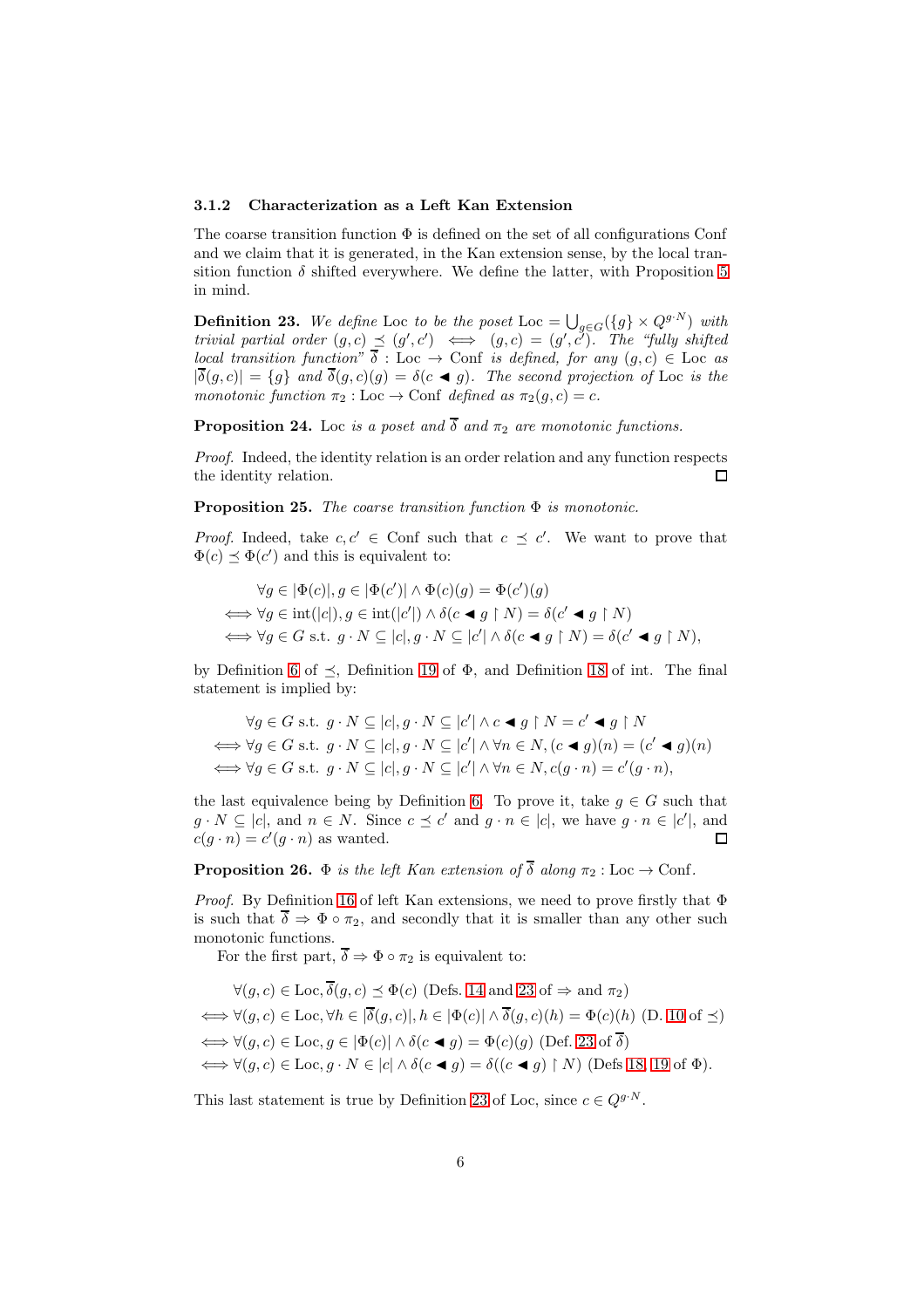For the second part, let  $F: \text{Conf} \to \text{Conf}$  be a monotonic function such that  $\overline{\delta} \Rightarrow F \circ \pi_2$ . We want to show that  $\Phi \Rightarrow F$ , which is equivalent to:

$$
\forall c \in \text{Conf}, \Phi(c) \le F(c) \text{ (Def. 14 of } \Rightarrow)
$$
  

$$
\iff \forall c \in \text{Conf}, \forall g \in [\Phi(c)], g \in |F(c)| \land \Phi(c)(g) = F(c)(g) \text{ (Def. 10 of } \preceq)
$$
  

$$
\iff \forall c \in \text{Conf}, \forall g \in \text{int}(|c|), g \in |F(c)| \land F(c)(g) = \delta((c \blacktriangleleft g) \upharpoonright N) \text{ (Def. 19)}
$$

So take  $c \in \text{Conf}$  and  $g \in \text{int}(|c|)$ , and consider  $d_g = c \restriction g \cdot N$ . Since  $d_g \preceq c$ and F is monotonic, we have  $F(d_g) \preceq F(c)$ . Moreover  $\delta \Rightarrow F \circ \pi_2$  and  $(g, d_g) \in$  ${g} \times Q^{g\cdot N} \subseteq \text{Loc}$ , so  $\overline{\delta}(g, d_g) \preceq F(d_g)$  by Definitions [14](#page-3-2) and [23](#page-5-0) of  $\Rightarrow$  and  $\pi_2$ . By transitivity  $\delta(g, d_g) \preceq F(c)$ . By Definition [23](#page-5-0) of  $\delta$  and Definition [10](#page-2-1) of  $\preceq$ , we obtain  $g \in |F(c)|$ , and  $F(c)(g) = \delta(g, d_g)(g) = \delta((c \blacktriangleleft g) \restriction N)$ , as wanted.

As a sidenote, remark that in order to have the equality  $\overline{\delta} = \Phi \circ \pi_2$ , one needs to have the injectivity of neighborhood function. Indeed, without injectivity, we have two different  $g, g' \in G$  having the same neighborhood M, *i.e.* M =  $g \cdot N = g' \cdot N$ . This means that, given any local configuration  $c \in Q^M$  on this neighborhood, each pair  $(g, c), (g', c) \in \text{Loc}$  have different results  $\overline{\delta}(g, c) \in Q^{\{g\}}$ and  $\overline{\delta}(g',c) \in Q^{\{g'\}}$  with different support  $\{g\}$  and  $\{g'\}$ . However, their common projection  $\pi_2(g, c) = \pi_2(g', c) = c$  have a unique result  $\Phi(c)$  with a support such that  $\{g, g'\} \subseteq |\Phi(c)|$ . So we have a strict comparison  $\overline{\delta} \Rightarrow \Phi \circ \pi_2$ . When the neighborhood function is injective,  $\pi_2$  is also injective and the previous situation can not occur so we have equality  $\overline{\delta} = \Phi \circ \pi_2$ .

### 3.2 A Second Approach To Partial Configurations

For some applications, the previous definitions are too naive. For example, it is common to consider two cellular automata to be essentially the same if they generate the same global transition functions. However, here, two such cellular automata give different coarse transition function if they have a different neighborhood.

To refine the previous definitions, a second approach is to take a configuration c, and look at all places for which the result is already determined by the partial data defined in c. So we consider all  $g \in G$  for which all completions of the data present on the defined neighborhood  $g \cdot N \cap |c|$  into a configuration on the complete neighborhood  $q \cdot N$  always lead to the same result by  $\delta$ .

#### 3.2.1 A Direct Definition

<span id="page-6-0"></span>**Definition 27.** *For any*  $c \in \text{Conf}$  *and*  $g \in G$ *, let*  $c_q = c \restriction (g \cdot N \cap |c|)$ *.* 

<span id="page-6-1"></span>**Definition 28.** *Given a configuration*  $c \in$  Conf, *its* determined subset *is*  $\det(c) = \{g \in G \mid \exists q \in Q, \forall c' \in Q^{g \cdot N}, c' \restriction |c_g| = c_g \implies \delta(c' \blacktriangleleft g) = q\}.$ *For any*  $g \in \text{det}(c)$ *, we denote*  $q_{c,g} \in Q$  *the unique state* q *having the mentioned property.*

Note that this definition depends on the cellular automaton local transition function  $\delta$  and on the data of the configuration c, contrary to Definition [18](#page-4-1) of interior that only depends on its neighborhood  $N$  and on the support of the configuration.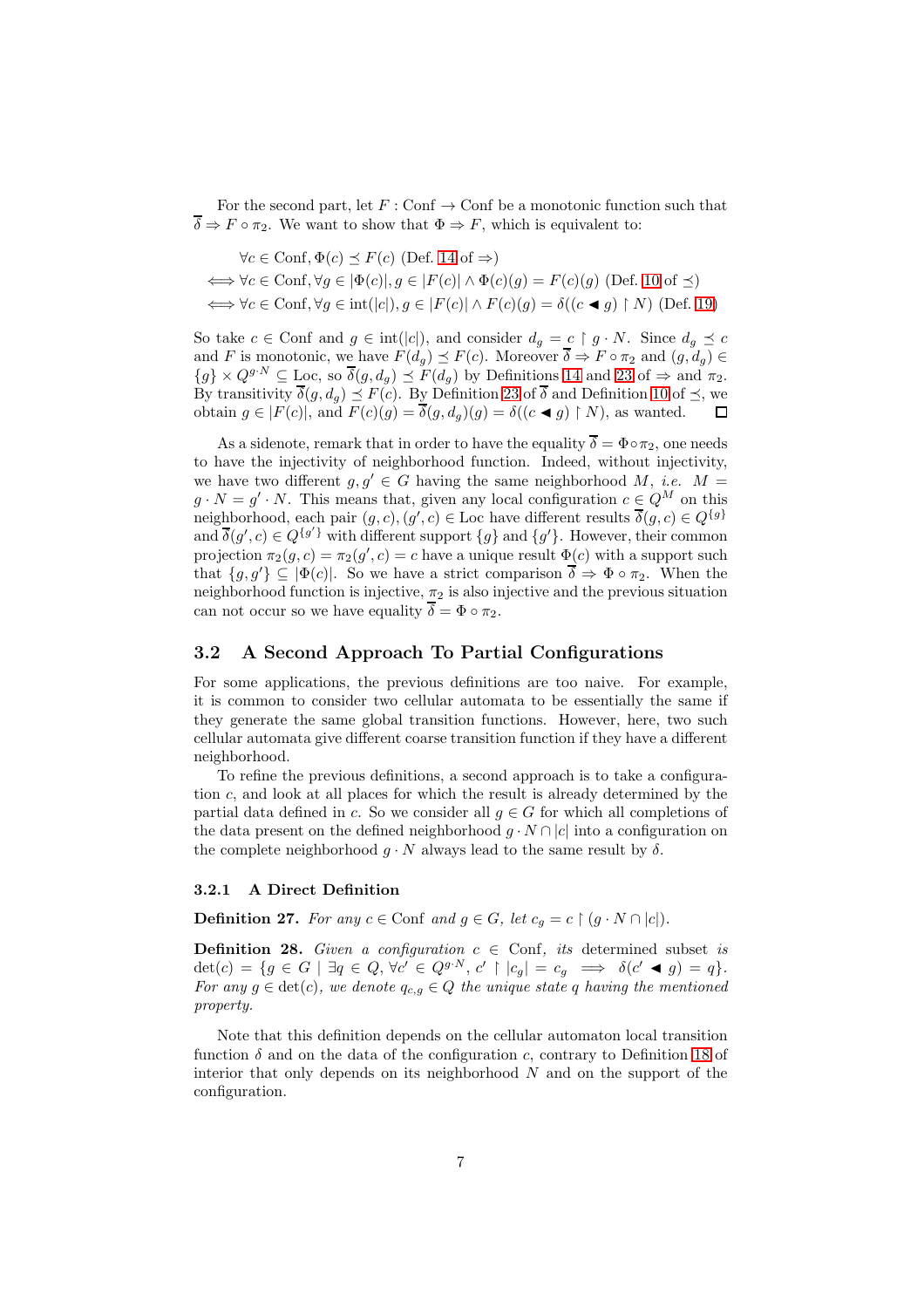<span id="page-7-0"></span>**Definition 29.** *Given a cellular automaton, its* fine transition function  $\phi$ : Conf  $\rightarrow$  Conf *is defined as*  $|\phi(c)| = \det(c)$  *and*  $\phi(c)(g) = q_{c,q}$ , i.e.  $\phi(c)(g) =$  $\delta(c' \blacktriangleleft g)$  for any  $c' \in Q^N$  such that  $c' \restriction |c_g| = c_g$ .

**Proposition 30.** *The fine transition function*  $\phi$  *is well defined.* 

*Proof.* This is the case precisely because we restrict the support of  $\phi(c)$  to the determined subset of the c.  $\Box$ 

**Proposition 31.** *Consider the constant cellular automaton*  $\delta(c) = q \ \forall c \in Q^N$ *for a specific*  $q \in Q$  *and regardless of the neighborhood* N *chosen to represent it.* We have  $|\phi(c)| = G$  for any  $c \in \text{Conf}$ .

*Proof.* Indeed, even with no data at all, *i.e.* for c such that  $|c| = \emptyset$ , the result at all position is determined and is q.  $\Box$ 

#### 3.2.2 Characterization as a Right Kan Extension

As for the coarse transition function, the fine transition function  $\phi$  is defined on the set of all configurations Conf and we claim that it is generated, in the Kan extension sense. We consider two ways to generate it and start by the simplest one. The second one is considered in the following section using sublocal configurations in order to be closer to the direct definition and to be a "from local to global" characterization.

<span id="page-7-1"></span>**Proposition 32.** For any  $g \in G$ , the function  $-\frac{1}{g}$ : Conf  $\rightarrow$  Conf of Defini*tion [27](#page-6-0) is monotonic.*

*Proof.* As one can easily check.

<span id="page-7-2"></span>**Proposition 33.** *The fine transition function*  $\phi$  *is monotonic.* 

*Proof.* Indeed, take  $c_0, c_1 \in$  Conf such that  $c_0 \preceq c_1$ . We want to prove that  $\phi(c_0) \preceq \phi(c_1)$  and this is equivalent to:

$$
\forall g \in |\phi(c_0)|, g \in |\phi(c_1)| \land \phi(c_0)(g) = \phi(c_1)(g) \text{ (Def 10 of } \preceq)
$$
  

$$
\iff \forall g \in \det(c_0), g \in \det(c_1) \land q_{c_0,g} = q_{c_1,g} \text{ (Def 29 of } \phi)
$$

Take  $g \in \det(c_0)$ . We want to prove that  $g \in \det(c_1)$ , which means by Defini-tion [28](#page-6-1) of  $det(c_1)$ :

$$
\exists q \in Q, \,\forall c_2 \in Q^{g \cdot N}, \, c_2 \upharpoonright | (c_1)_g | = (c_1)_g \implies \delta(c_2 \blacktriangleleft g) = q
$$

We claim that the property is verified with  $q = q_{c_0,g}$ . Indeed, take any  $c_2 \in Q^{g \cdot N}$ such that  $c_2 \restriction |(c_1)_q| = (c_1)_q$ . We also have that  $c_2 \restriction |(c_0)_q| = (c_0)_q$  since the hypothesis  $c_0 \preceq c_1$  implies  $(c_0)_g \preceq (c_1)_g$  by Proposition [32.](#page-7-1) By Definition [28](#page-6-1) of det(c<sub>0</sub>), we obtain that  $\delta(c_2 \blacktriangleleft g) = q_{c_0,g}$ , so  $q = q_{c_0,g}$  has the wanted property, which implies that  $g \in \det(c_1)$  as wanted. But the above property of q set it to be precisely what we denote by  $q_{c_1,g}$  (Def [28](#page-6-1) of  $q_{c_1,g}$ ), so  $q_{c_0,g} = q_{c_1,g}$ . П

**Proposition 34.** *The fine transition function*  $\phi$  *is the right Kan extension of the global transition function*  $\Delta$  *along the inclusion*  $i: Q^G \to \text{Conf}$ .

 $\Box$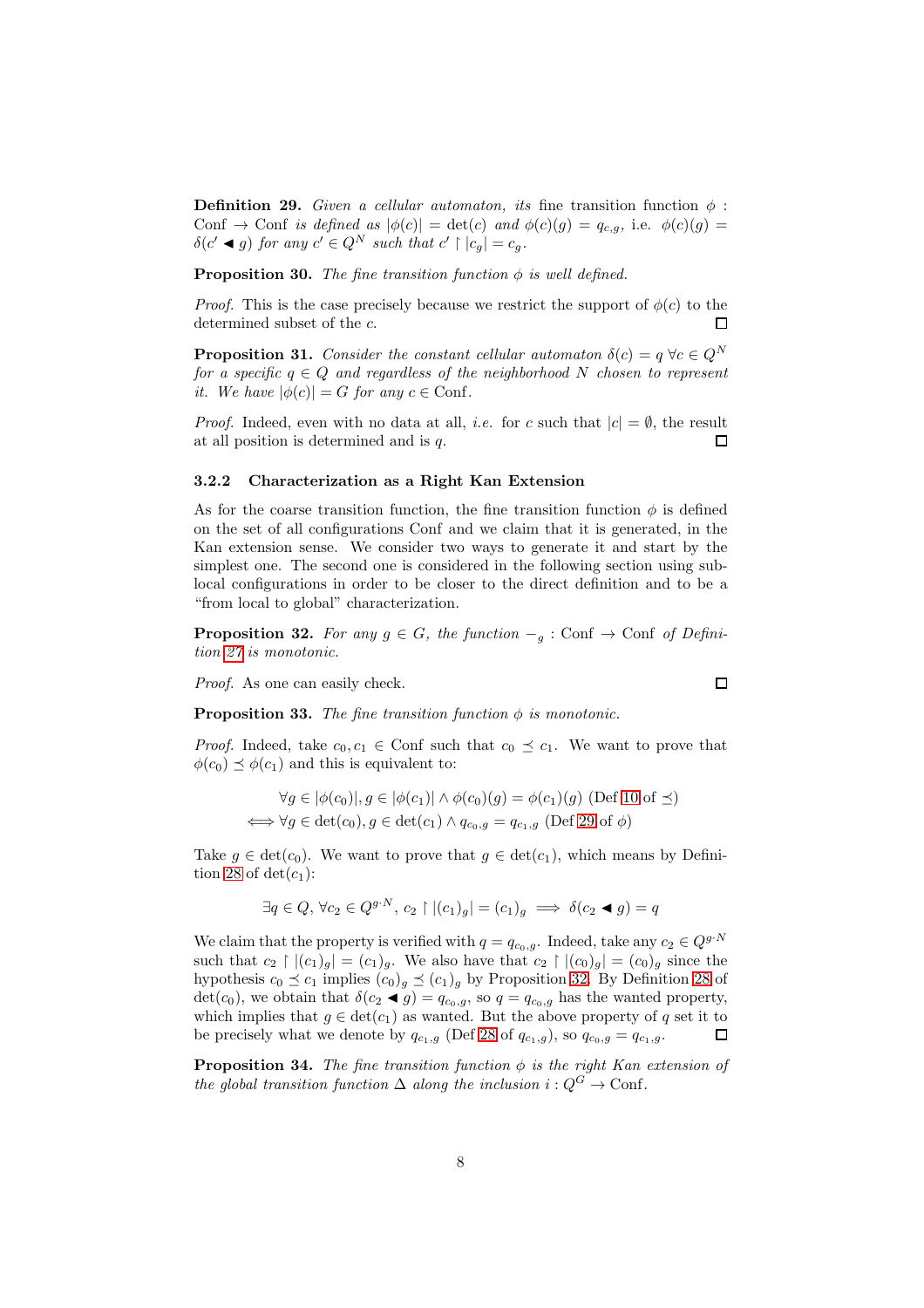*Proof.* By Definition [16](#page-3-1) of right Kan extensions, we need to prove firstly that  $\phi$  is such that  $\phi \circ i \Rightarrow \Delta$ , and secondly that it is greater than any other such monotonic functions.

For the first part, we actually have  $\phi \circ i = \Delta$  since for any  $c \in Q^G$ ,  $|\phi(c)| =$  $\det(c) = G = |\Delta(c)|$  and for any  $g \in G$ , we have  $\phi(c)(g) = q_{c,q} = \delta(c_q \blacktriangleleft g)$  $\delta((c \upharpoonright g \cdot N) \blacktriangleleft g) = \delta((c \blacktriangleleft g) \upharpoonright N) = \Delta(c)(g)$  by Defs. [29,](#page-7-0) [28,](#page-6-1) [27,](#page-6-0) [2](#page-1-3) of  $\phi$ , det,  $c_g$ and  $\Delta$  and Prop. [8.](#page-2-3)

For the second part, let  $f : \text{Conf} \to \text{Conf}$  be a monotonic function such that  $f \circ i \Rightarrow \Delta$ . We want to show that  $f \Rightarrow \phi$ , which is equivalent to:

 $\forall c \in \text{Conf}, f(c) \prec \phi(c)$  (Def. [14](#page-3-2) of  $\Rightarrow$ )  $\iff \forall c \in \text{Conf}, \forall g \in |f(c)|, g \in |\phi(c)| \land f(c)(g) = \phi(c)(g)$  (Def. [10](#page-2-1) of  $\preceq$ )  $\iff \forall c \in \text{Conf}, \forall g \in |f(c)|, g \in \det(c) \land f(c)(g) = q_{c,g} \text{ (Def. 35 of } \phi)$  $\iff \forall c \in \text{Conf}, \forall g \in |f(c)|, g \in \det(c) \land f(c)(g) = q_{c,g} \text{ (Def. 35 of } \phi)$  $\iff \forall c \in \text{Conf}, \forall g \in |f(c)|, g \in \det(c) \land f(c)(g) = q_{c,g} \text{ (Def. 35 of } \phi)$  $\Leftrightarrow \forall c \in \text{Conf}, \forall g \in |f(c)|, \forall c' \in Q^{g \cdot N}, c \preceq c' \implies f(c)(g) = \delta(c' \blacktriangleleft g)$  (D. [28\)](#page-6-1)

So take  $c \in \text{Conf}$  and  $g \in |f(c)|$  and  $c' \in Q^{g \cdot N}$  such that  $c \preceq c'$ . Consider any  $c'' \in Q^G$  such that  $c' \preceq c''$  (or equivalently  $c'' \restriction g \cdot N = c'$ ). Since f is monotonic, we have  $f(c) \preceq f(c'')$ , which means that  $f(c)(g) = f(c'')(g)$  by Def. [10.](#page-2-1) But since  $f \circ i \Rightarrow \Delta$ , we have  $f(c)(g) = \Delta(c'')(g) = \delta((c'' \blacktriangleleft g) \upharpoonright N)$  by Def. [14](#page-3-2) of  $\Rightarrow$ and Def. [2](#page-1-3) of  $\Delta$ . But by Prop. [8,](#page-2-3)  $(c'' \blacktriangleleft g) \upharpoonright N = (c'' \upharpoonright g \cdot N) \blacktriangleleft g = c' \blacktriangleleft g$ .

### 3.3 Introducing Sub-Local Configurations

The direct definition of the fine transition function is explicitly about assigning a result for a configuration c at a given  $g \in G$  even when the whole neighborhood  $g \cdot N$  is not complete. By isolating these "shifted sub-local configuration" in the poset of configurations, we can (right-)extend the local transition to them and show that, in the same way as the coarse transition function is the left Kan extension of the local transition function, the fine transition function is the left Kan extension of the sub-local transition function.

### 3.3.1 Direct Definition

<span id="page-8-0"></span>**Definition 35.** We define Sub =  $\bigcup_{g \in G, M \subseteq N} (\{g\} \times Q^{g \cdot M})$  with partial order *defined as*  $(g, c) \preceq (g', c')$  *if and only if*  $g = g^T$  *and*  $c \preceq c'$ . The "fully shifted sub*local transition function"*  $\underline{\delta}$  : Sub  $\rightarrow$  Conf *is defined, for any*  $g \in G$ *, any*  $M \subseteq N$ *and any*  $c \in Q^{g \cdot M}$ , as  $|\underline{\delta}(g, c)| = \{g\} \cap \det(c)$  *and,* if  $g \in \det(c)$ ,  $\underline{\delta}(g, c)(g) = q_{c', g}$ , i.e.  $\underline{\delta}(g, c)(g) = \delta(c' \blacktriangleleft g)$  *for any*  $c' \in Q^{g \cdot N}$  *such that*  $c = c' \restriction |c|$ *. The second projection of* Sub *is the function*  $\pi_2$ : Sub  $\rightarrow$  Conf *defined as*  $\pi_2(q, c) = c$ *.* 

In this definition, a given sub-local configuration can result either in an empty configuration when the transition is not determined, or in a configuration with only singleton support when the transition is determined.

Note that for a given cellular automaton, it is possible to restrict the poset Sub to an antichain. Indeed, any time a result is determined by a sub-local configuration  $(g, c)$ , all bigger sub-local configuration  $(g, c')$  with  $c \preceq c'$  does not contribute anything new. We do not elaborate on this because this antichain would be different for each cellular automaton, blurring the global picture presented below.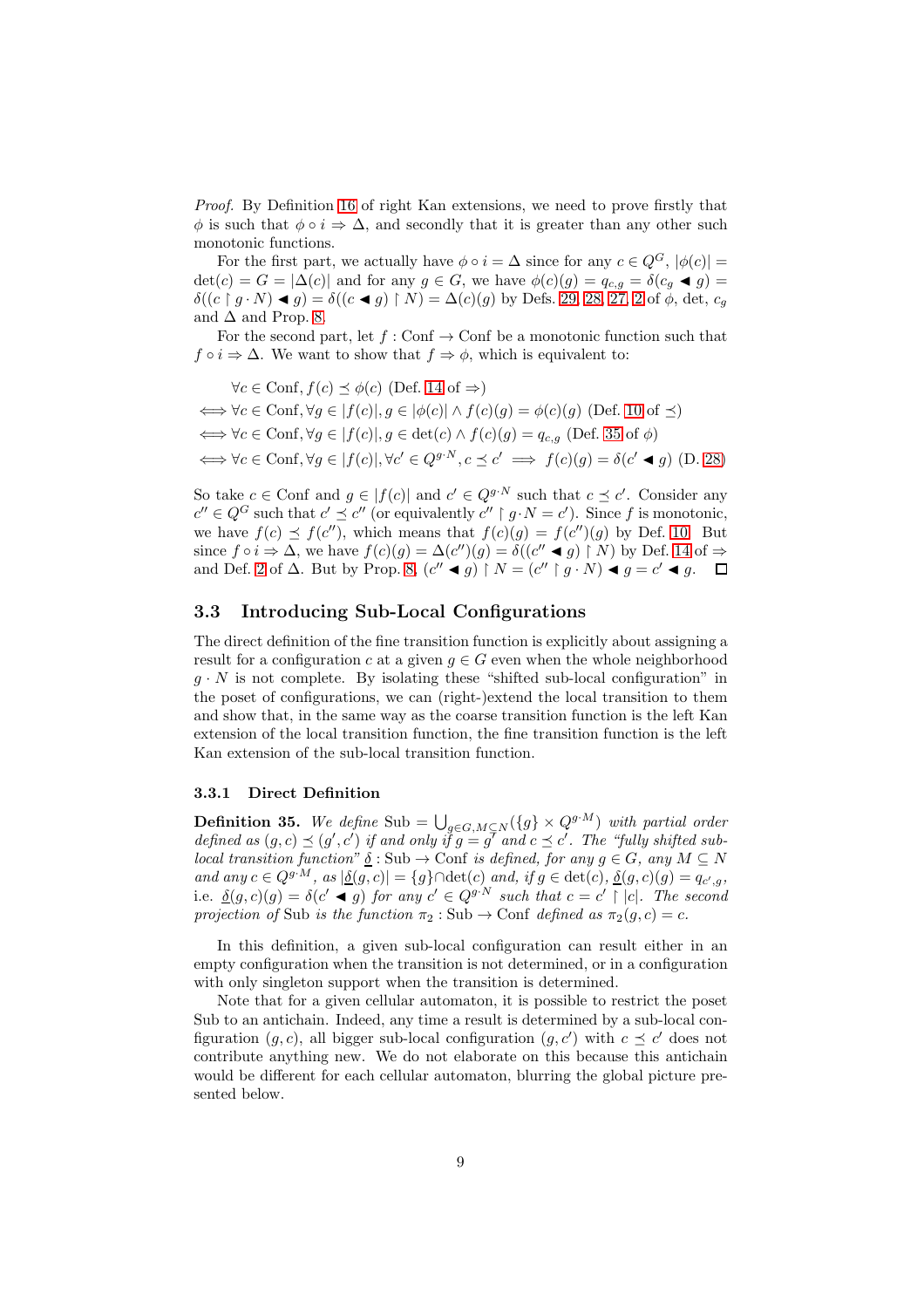### 3.3.2 Characterization as a Right Kan Extension

**Proposition 36.** The fully shifted sub-local transition function  $\delta$  is monotonic

*Proof.* As usual, take  $(g, c), (g', c') \in Sub$  such that  $(g, c) \preceq (g', c')$ . First note that  $g = g'$  by Definition [35.](#page-8-0) We want to prove that  $\underline{\delta}(g, c) \preceq \underline{\delta}(g, c')$  and this is equivalent to:

$$
\forall h \in |\underline{\delta}(c)|, h \in |\underline{\delta}(c')| \land \underline{\delta}(c)(h) = \underline{\delta}(c')(h)
$$
  

$$
\iff \forall h \in \{g\} \cap \det(c), h \in \{g\} \cap \det(c') \land q_{c,g} = q_{c',g}
$$
  

$$
\iff g \in \det(c) \implies g \in \det(c') \land q_{c,g} = q_{c',g'},
$$

by Definition [6](#page-2-0) of  $\preceq$  and Definition [35](#page-8-0) of  $\delta$ . The end of this proof is similar to the one of Proposition [33.](#page-7-2)  $\Box$ 

**Proposition 37.** *The fully shifted sub-local transition function*  $\delta$  *is the right Kan extension of the fully shifted local transition function*  $\overline{\delta}$  *along the inclusion*  $i:$  Loc  $\rightarrow$  Sub.

*Proof.* By Definition [16](#page-3-1) of right Kan extensions, we need to prove firstly that  $\delta$  is such that  $\delta \circ i \Rightarrow \overline{\delta}$ , and secondly that it is greater than any other such monotonic functions.

For the first part,  $\delta \circ i \Rightarrow \overline{\delta}$  is equivalent to:

$$
\forall (g, c) \in \text{Loc}, \underline{\delta}(g, c) \preceq \overline{\delta}(g, c) \text{ (Def. 14 of } \Rightarrow)
$$
  

$$
\iff \forall (g, c) \in \text{Loc}, \forall h \in |\underline{\delta}(g, c)|, h \in |\overline{\delta}(g, c)| \land \underline{\delta}(g, c)(h) = \overline{\delta}(g, c)(h) \text{ (D. 10 } \preceq)
$$
  

$$
\iff \forall (g, c) \in \text{Loc}, g \in \text{det}(c) \implies g \in |\overline{\delta}(g, c)| \land q_{c,g} = \overline{\delta}(g, c)(g) \text{ (Def. 35 of } \underline{\delta})
$$
  

$$
\iff \forall (g, c) \in \text{Loc}, g \in \text{det}(c) \implies g \in \{g\} \land q_{c,g} = \delta(c \blacktriangleleft g) \text{ (Def 23 of } \overline{\delta}).
$$

This last statement is true by Def. [28](#page-6-1) of  $q_{c,g}$ .

For the second part, let  $f : Sub \to Conf$  be a monotonic function such that  $f \circ i \Rightarrow \overline{\delta}$ . We want to show that  $f \Rightarrow \underline{\delta}$ , which is equivalent to:

$$
\forall (g, c) \in \text{Sub}, f(g, c) \leq \underline{\delta}(g, c) \text{ (Def. 14 of } \Rightarrow)
$$
  

$$
\iff \forall (g, c) \in \text{Sub}, \forall h \in |f(g, c)|, h \in |\underline{\delta}(g, c)| \land f(g, c)(h) = \underline{\delta}(g, c)(h) \text{ (Def. 10)}
$$
  

$$
\iff \forall (g, c) \in \text{Sub}, \forall h \in |f(g, c)|, h \in \{g\} \cap \text{det}(c) \land f(g, c)(h) = q_{c,g} \text{ (Def. 35)}
$$

So take  $(g, c) \in$  Sub and  $h \in |f(g, c)|$ . Consider any  $c' \in$  Loc such that  $c \preceq c'$ . Since f is monotonic, we have  $f(g, c) \preceq f(g, c')$ , which means that  $h \in |f(g, c')|$ and  $f(c)(h) = f(c')(h)$  by Def. [10.](#page-2-1) But since  $f \circ i \Rightarrow \overline{\delta}$ , we have  $h \in |\overline{\delta}(g, c')|$  ${g}$  and  $f(g, c')(h) = \overline{\delta}(g, c')(h) = \delta(c' \blacktriangleleft g)$  by Def. [14](#page-3-2) of  $\Rightarrow$  and Def. [23](#page-5-0) of  $\overline{\delta}$ . Since this is true for any c', this establishes exactly the defining property of  $det(c)$  by Def. [28.](#page-6-1)  $\Box$ 

### 3.3.3 The Second Approach as a Left Kan Extension

**Proposition 38.** The projection function  $\pi_2$ : Sub  $\rightarrow$  Conf *is monotonic.* 

*Proof.* As can be readily checked in Definition [35](#page-8-0)

 $\Box$ 

**Proposition 39.**  $\phi$  *is the left Kan extension of* <u>δ</u> *along*  $\pi_2$  : Sub  $\rightarrow$  Conf.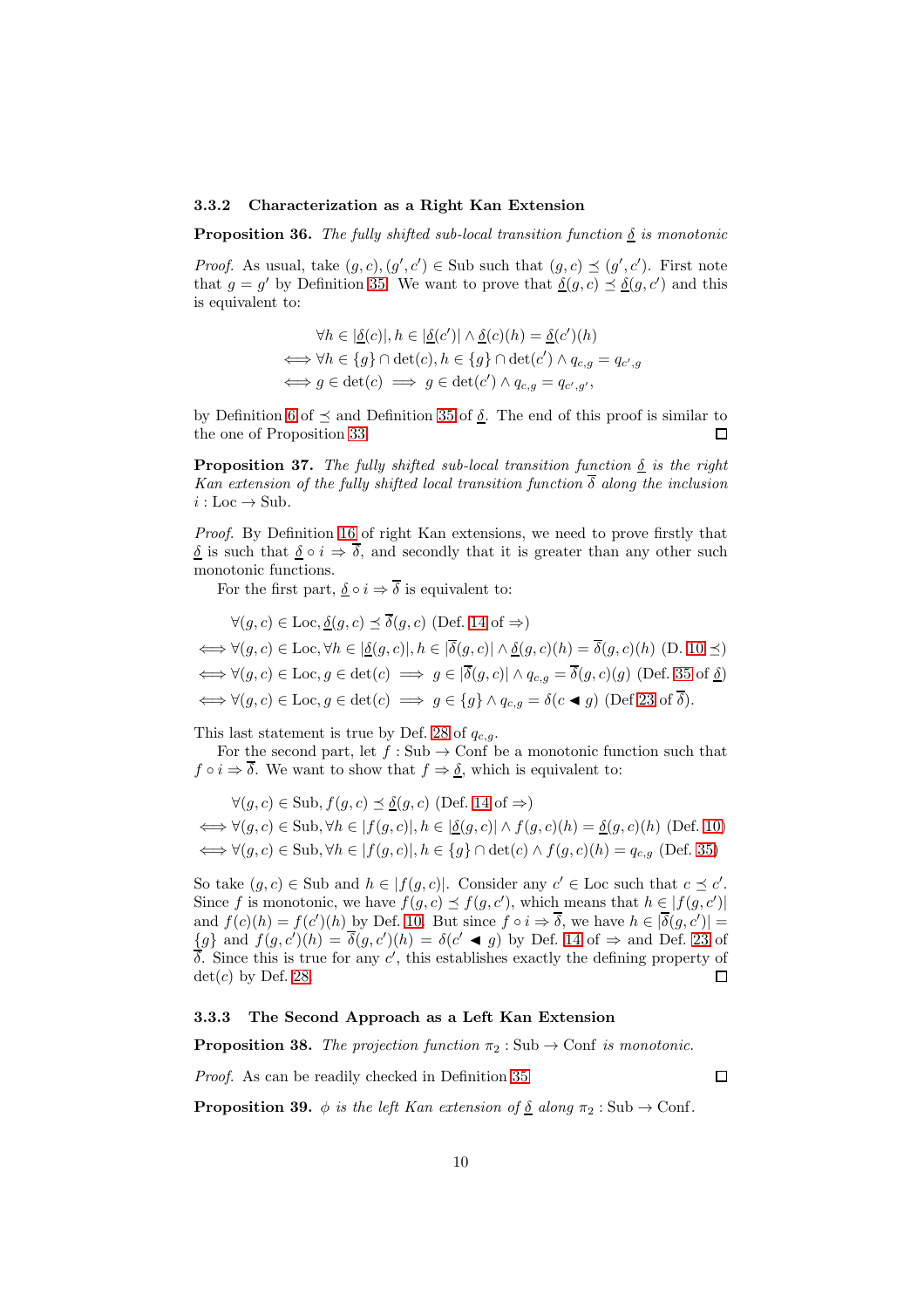*Proof.* By Definition [16](#page-3-1) of left Kan extensions, we need to prove firstly that  $\phi$ is such that  $\delta \Rightarrow \phi \circ \pi_2$ , and secondly that it is smaller than any other such monotonic functions.

For the first part,  $\delta \Rightarrow \phi \circ \pi_2$  is equivalent to:

$$
\forall (g, c) \in \text{Sub}, \underline{\delta}(g, c) \preceq \phi(c) \text{ (Defs. 14 and 35 of } \Rightarrow \text{ and } \pi_2)
$$
\n
$$
\iff \forall (g, c) \in \text{Sub}, \forall h \in |\underline{\delta}(g, c)|, h \in |\phi(c)| \land \underline{\delta}(g, c)(h) = \phi(c)(h) \text{ (Def 10 of } \preceq)
$$
\n
$$
\iff \forall (g, c) \in \text{Sub}, g \in \text{det}(c) \implies g \in |\phi(c)| \land q_{c,g} = \phi(c)(g) \text{ (Def. 35 of } \underline{\delta})
$$
\n
$$
\iff \forall (g, c) \in \text{Sub}, g \in \text{det}(c) \implies g \in \text{det}(c) \land q_{c,g} = q_{c,g} \text{ (Def 29 of } \phi),
$$

a most trivial statement.

For the second part, let  $f : \text{Conf} \to \text{Conf}$  be a monotonic function such that  $\delta \Rightarrow f \circ \pi_2$ . We want to show that  $\phi \Rightarrow f$ , which is equivalent to:

 $\forall c \in \text{Conf}, \phi(c) \leq f(c)$  (Def. [14](#page-3-2) of  $\Rightarrow$ )  $\iff \forall c \in \text{Conf}, \forall g \in [\phi(c)], g \in [f(c)] \land \phi(c)(g) = f(c)(g) \text{ (Def. 10 of } \preceq)$  $\iff \forall c \in \text{Conf}, \forall g \in [\phi(c)], g \in [f(c)] \land \phi(c)(g) = f(c)(g) \text{ (Def. 10 of } \preceq)$  $\iff \forall c \in \text{Conf}, \forall g \in [\phi(c)], g \in [f(c)] \land \phi(c)(g) = f(c)(g) \text{ (Def. 10 of } \preceq)$  $\iff \forall c \in \text{Conf}, \forall g \in \det(c), g \in |f(c)| \land q_{c,g} = f(c)(g)$  (Def. [29](#page-7-0) of  $\phi$ )

So take  $c \in \text{Conf}$  and  $g \in \text{det}(c)$ . Since  $c_g \preceq c$  (Def [27\)](#page-6-0) and f is monotonic, we have  $f(c_g) \preceq f(c)$ . Moreover  $\underline{\delta} \Rightarrow f \circ \pi_2$  and  $(g, c_g) \in$  Sub so  $\underline{\delta}(g, c_g) \preceq f(c_g)$ by Definitions [14](#page-3-2) and [23](#page-5-0) of  $\Rightarrow$  and  $\pi_2$ . By transitivity  $\delta(g, c_q) \preceq f(c)$ . By Definition [35](#page-8-0) of  $\delta$  and Definition [10](#page-2-1) of  $\preceq$ , we therefore have  $g \in |f(c)|$ , and  $f(c)(g) = \underline{\delta}(g, d_g)(g) = q_{c,g}$  as wanted.  $\Box$ 

# 4 Final Discussion

There are additional simple structural facts to note about the monotonic functions considered. The first one is that the shift action on partial configurations, as given in Definition [6,](#page-2-0) is the right Kan extension of the shift action on global configurations, as given in Definition [2.](#page-1-3) Another one is that  $\Phi \Rightarrow \phi$ , hence the names of these transition functions, coarse and fine. In fact, any monotonic function  $f: \text{Conf} \to \text{Conf}$  such that  $\overline{\delta} \Rightarrow f \circ \pi_2$  is necessarily such that  $\Phi \Rightarrow f \Rightarrow \phi$ . This shows, in some sense, the efficiency of the simple constraints of monotonicity and  $\overline{\delta} \Rightarrow f \circ \pi_2$ .

In the formal development presented here, we explicitly "copy" a single local behavior  $\delta$  on all  $g \in G$  to obtain  $\overline{\delta}$  and work with it. It is readily possible to put a different behavior on each  $q \in G$ , with no real modification to the proofs. The statements are therefore valid for non-uniform cellular automata and automata networks. As mentioned in the beginning, we did not even used the finiteness of the neighborhood either. At this point, the reader might have the feeling that these results are not really about cellular automata, and there are at least three answers to that. The first answer is that one could easily impose the shift and simultaneously prevent the use of a highly redundant "fully shifted local transition function", but this requires using a category of configuration instead of a poset of configurations. The latter is very similar to the poset, except that the yes/no question "is this configuration a subconfiguration of this other one ?" is replaced by the open-ended question "where does this configuration appear in this other one ?" [4]. The goal of this paper is indeed to introduce the concepts needed for this other point of view, among many others. The second answer is